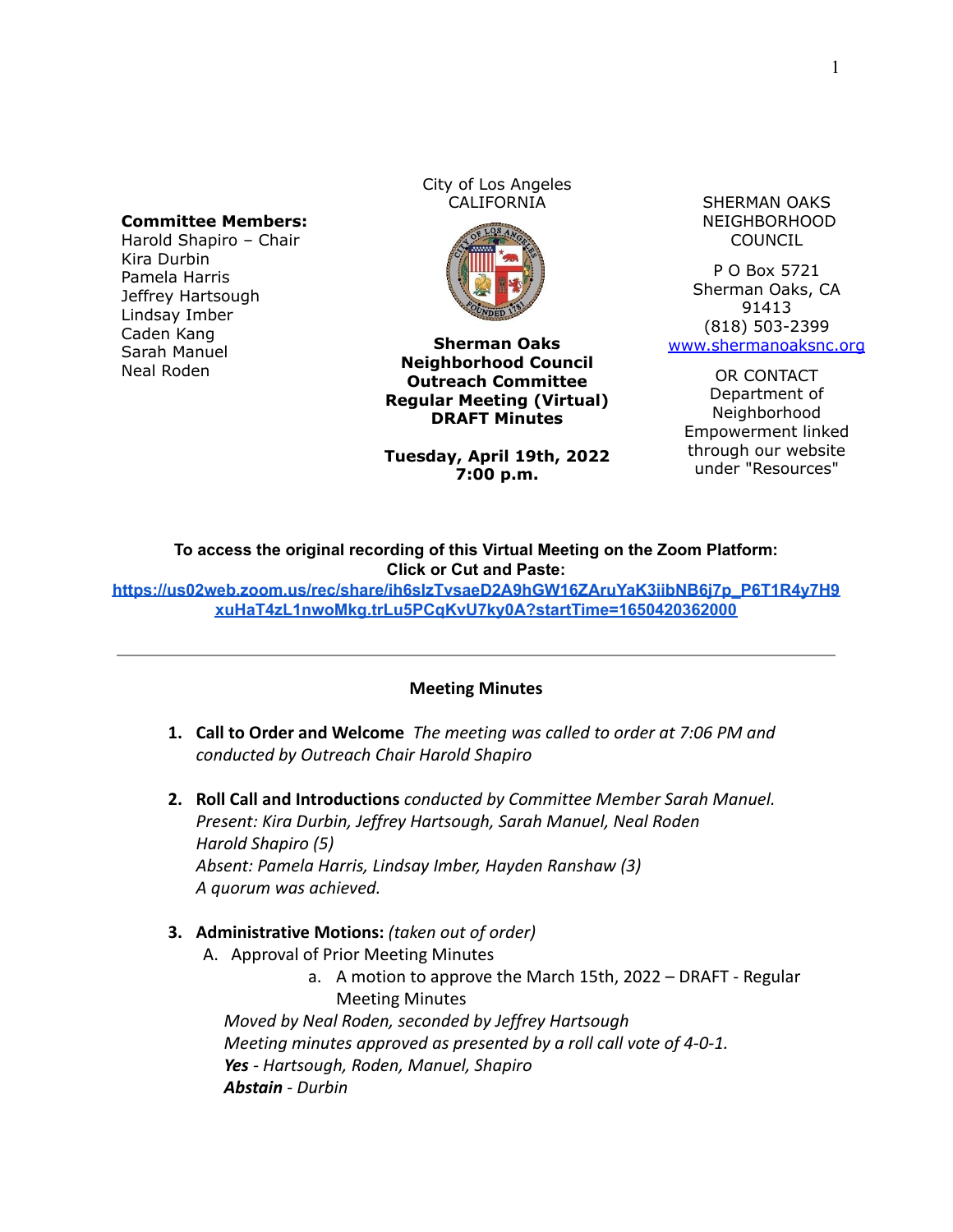b. A motion to approve the February 15th, 2022 – DRAFT - Regular Meeting Minutes

*Moved by Jeffrey Hartsough, seconded by Neal Roden Meeting minutes approved as presented by a roll call vote of 4-0-1. Yes - Hartsough, Roden, Manuel, Shapiro Abstain - Durbin*

c. Approval of Caden Kang, Youth Representative, as new member of SONC Outreach Committee

*Motion approved as presented by unanimous consent. Yes - Durbin, Hartsough, Roden, Manuel, Shapiro*

**4. Chair's Report:** *Presented by incoming chairperson Harold Shapiro BONC reversed its stance on Digital Media Policy. It is to take effect on October 4th, 2022*. *Overview on proper posting of events to website*

## **5. Project Updates & Discussion**

*Public Comment was allowed for each sub-agendized item.*

- A. Spring Tree Giveaway *presented by Jeffrey Hartsough all set with VN/SO park and City Plants. Volunteer sign-ups filled sufficiently. Reminder notice to SONC subscriber base via Constant Contact will be sent this coming week by Sarah Manuel.*
- B. Ventura Blvd. Community Clean Up *presented by Neal Roden Volunteers Cleaning Communities (VCC) to provide a map of where base locations along Ventura Blvd. will be located. For SO it will be Kester & Ventura. Volunteers from Notre Dame obtained. Further promotion needed - Sarah Manuel will include the VCC flier with the Tree Giveaway flier in the SONC subscriber list Constant Contact email.*
- C. Utility Box Painting/Design *Sarah Manuel & Jeffrey Hartsough The SO Chamber Foundation is anxious to move forward. SONC is still searching for an indigenous artist and/or designer. If not obtained/identified in the coming month or so, project direction will fall back and try different avenues.*
- D. Business Cards *Jeffrey Hartsough agreement that any member of SONC (chairperson/council member/committee member) would be allowed to request business cards. Jeffrey will follow up and poll everyone to see if they would like to have them*
- E. SONC website status *Harold Shapiro*
	- *a. Follow-up on telephone number access and use questions from previous meeting - Jeffrey Hartsough - we need to assign a resource who can be responsible to check the voicemail messages once or twice a month (or more frequently) and to listen to the backlog of messages. Jeffrey will look into seeing if the recorded messages can be transcribed and sent via an email message automatically with the current A.T.&T. service to a*